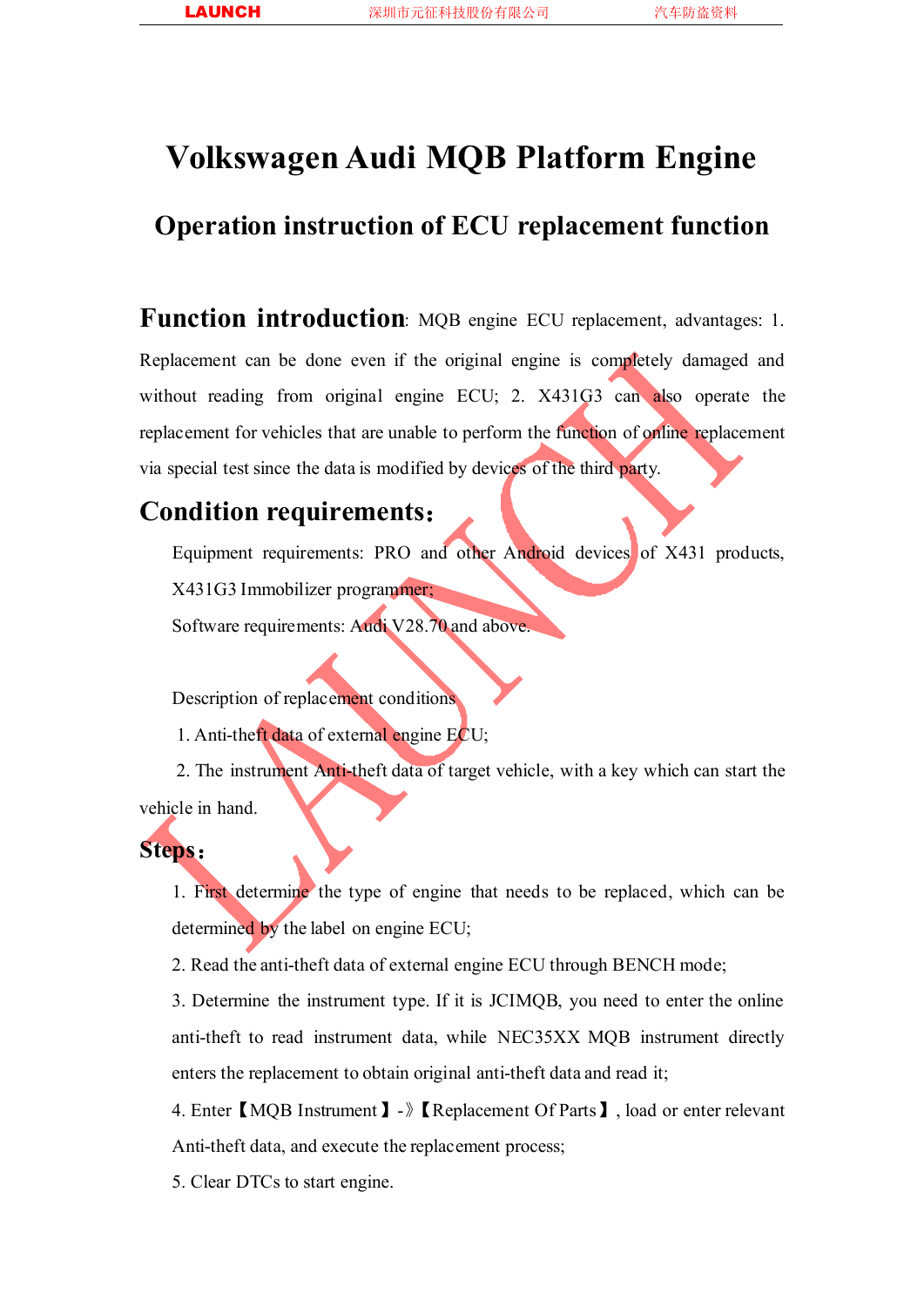## **Detailed steps**:

1. The location of the engine ECU of this vehicle is shown in Figure 1 (no need to read original engine ECU, it is directly connected to the external engine ECU to read operations);



Figure 1

2. Enter Audi software,【Local Diagnose】-》【Special Function】-》【Anti-Theft Function 1 - Engine 1 - EBENCH Mode 1, and the menu is shown in Figure 2;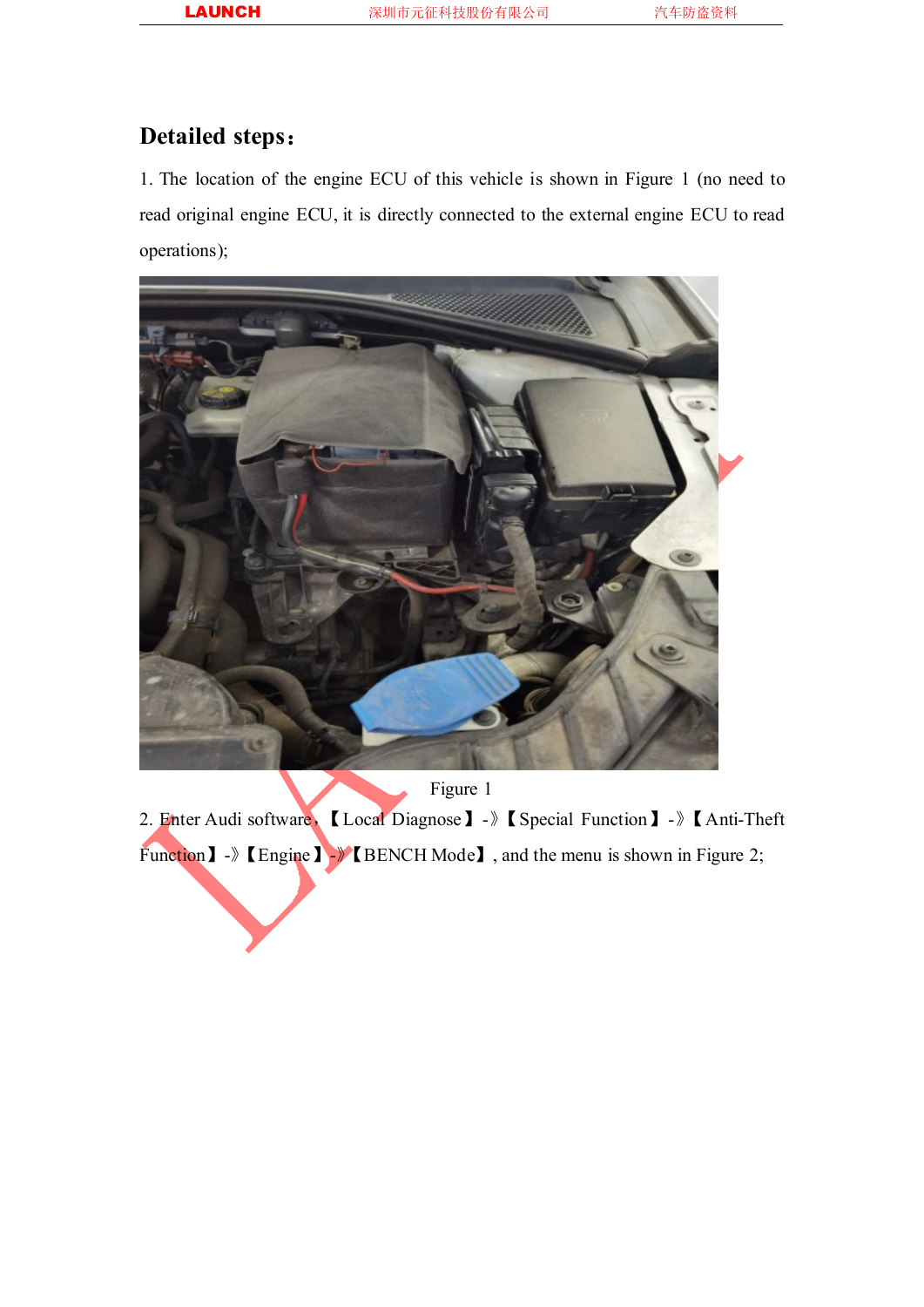| <b>Show Menu</b>             | G<br>e<br>Ħ          |
|------------------------------|----------------------|
| AUD/ V28.77 > BENCH Mode     | 田 11.99V             |
| ME17.5.20                    | ME17.5.24            |
| TC1767                       | TC1724               |
| ME17.5.22                    | <b>MED17.1</b>       |
| TC1724                       | TC1796               |
| MED17.1.1                    | MED17.1.6            |
| TC1797                       | TC1797               |
| MED17.1.10                   | MED17.1.21           |
| TC1793                       | TC1793               |
| MED17.1.61                   | <b>MED17.5</b>       |
| TC1793                       | TC1766               |
| MED17.5.1                    | MED17.5.2            |
| TC1766                       | TC1767               |
|                              | MED17.5.21<br>TC1782 |
|                              |                      |
| MED17.5.20<br>TC1766<br>Audi |                      |

Figure 2

3. Select 【MED17.5.25 TC1782】 according to the type displayed on the label of external engine, and enter the function as shown in Figure 3;

| .                               |                    |   |   | <b>10 ₩⊿8 200 PM</b> |
|---------------------------------|--------------------|---|---|----------------------|
| <b>Show Menu</b>                |                    | π | ē | B                    |
| AUD/ V28.77 > MED17.5.25 TC1782 |                    |   |   | ED 11.99V            |
| Backup EEPROM Data              | Back Up FLASH Data |   |   |                      |
| Restore EEPROM Data             | Restore FLASH Data |   |   |                      |
| Flash&Eeprom Data Decryption    | Read Chip ID       |   |   |                      |
| Wire Connection Diagram         |                    |   |   |                      |

| Audi |   |  |      |    |               |  |
|------|---|--|------|----|---------------|--|
| g    | Č |  |      | 71 | <b>Lesson</b> |  |
|      |   |  | $ -$ |    |               |  |

#### Figure 3

4. Click the 【Wire Connection Diagram】 menu to display the connection diagram of this engine, as shown in Figure 4. Connect the Anti-theft programmer to external engine ECU according to the wiring diagram, as shown in Figure 5;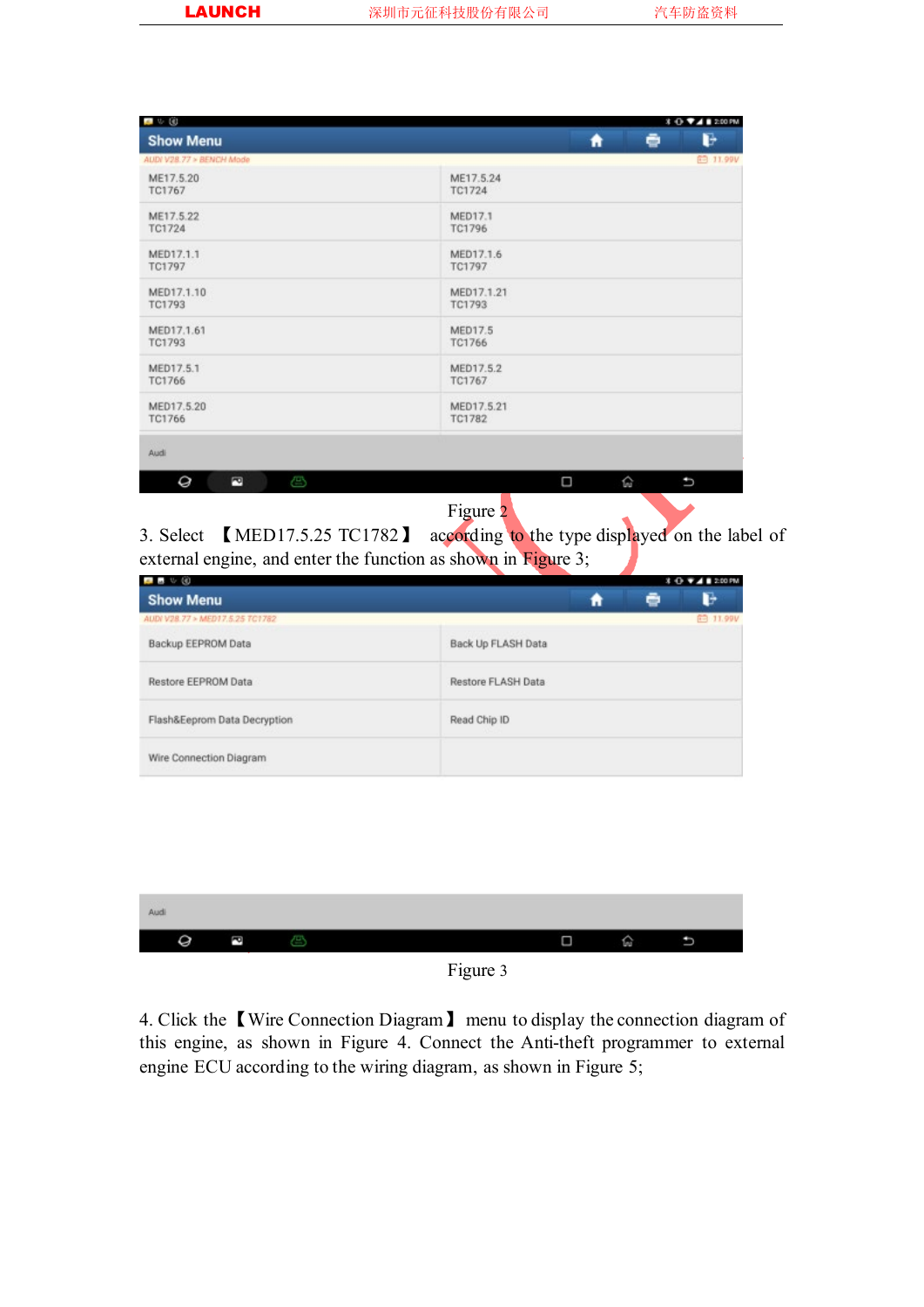



#### Figure 5

5. Click【Read Chip ID】to check if the wiring diagram is correct, and then perform 【Backup EEPROM Data】 and 【Backup FLASH Data】 respectively. The process of reading FLASH data is shown in Figure 6. Note: You need to wait for 3 to 4 minutes to complete reading since the FLASH data of engine is large, please be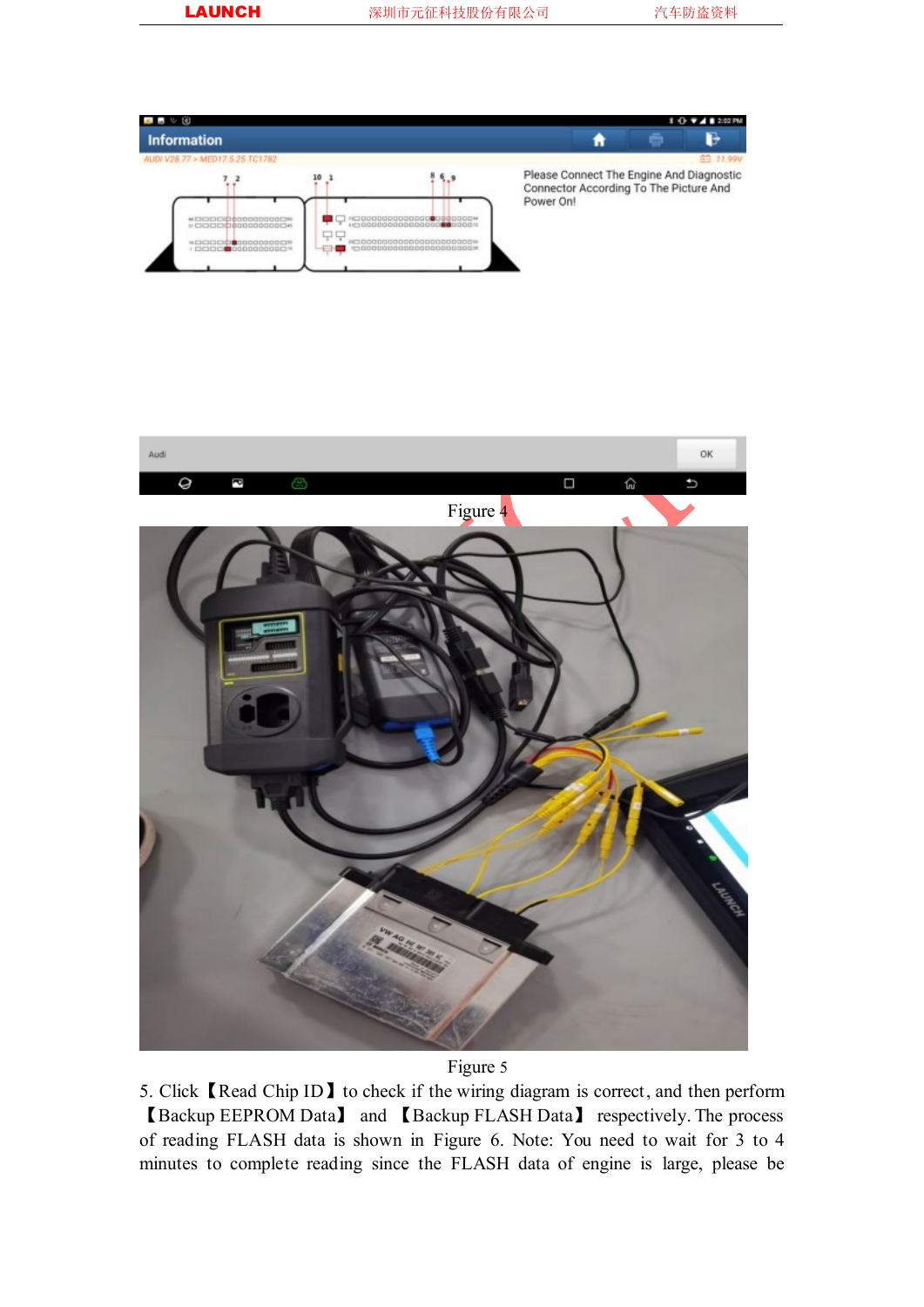#### patient;

| .                                       |                                 |                           |   | 8 0 V 4 8 2:18 PM |
|-----------------------------------------|---------------------------------|---------------------------|---|-------------------|
| <b>Show Menu</b>                        |                                 | 青                         | ÷ | E                 |
| AUDI V28.77 > ME017.5.25 TC1782         |                                 |                           |   | <b>BB 11.82V</b>  |
| Backup EEPROM Data                      |                                 | <b>Back Up FLASH Data</b> |   |                   |
| <b>Restore EEPROM Data</b>              |                                 | <b>Restore FLASH Data</b> |   |                   |
| <b>Flash&amp;Eeprom Data Decryption</b> | <b>Information</b>              |                           |   |                   |
| <b>Wire Connection Diagram</b>          | Reading FLASH Data Please Wait. |                           |   |                   |
|                                         | 11%                             |                           |   |                   |
|                                         |                                 |                           |   |                   |
|                                         |                                 |                           |   |                   |
|                                         |                                 |                           |   |                   |
| Audi                                    |                                 |                           |   |                   |
| Q<br>O<br>P                             |                                 | Ω                         | 仚 | υ                 |
|                                         | Figure 6                        |                           |   |                   |

6. After the EERPOM and FLASH data of engine and ECU are all read, use the 【FLASH&Eeprom Data Decryption】function to decrypt theAnti-theft data of engine ECU, and respectively load the FLASH data and EEPROM data that are read just now, as shown in Figure 7, and then click the Decode button;

| <b>Flash&amp;Eeprom Data Decryption</b><br>AUDI V28.77 > Flash&Eeprom Data Decryption<br>Process Function |                  | Ħ<br><b>Status</b> | B<br>÷          |
|-----------------------------------------------------------------------------------------------------------|------------------|--------------------|-----------------|
|                                                                                                           |                  |                    | <b>白 11.84V</b> |
|                                                                                                           |                  |                    |                 |
|                                                                                                           |                  |                    |                 |
| Flash Data                                                                                                |                  | Loaded Already     |                 |
| <b>EEPROM Data</b>                                                                                        |                  | Loaded Already     |                 |
| <b>Load Flash Data</b>                                                                                    | Load EEPROM Data | Decode             | Return          |
| Audi                                                                                                      |                  |                    |                 |
|                                                                                                           |                  |                    |                 |



7. The data decrypted by engine ECU is saved as the replacement data. In this step, no need to manually input engine relevant Anti-theft data when replacing, as shown in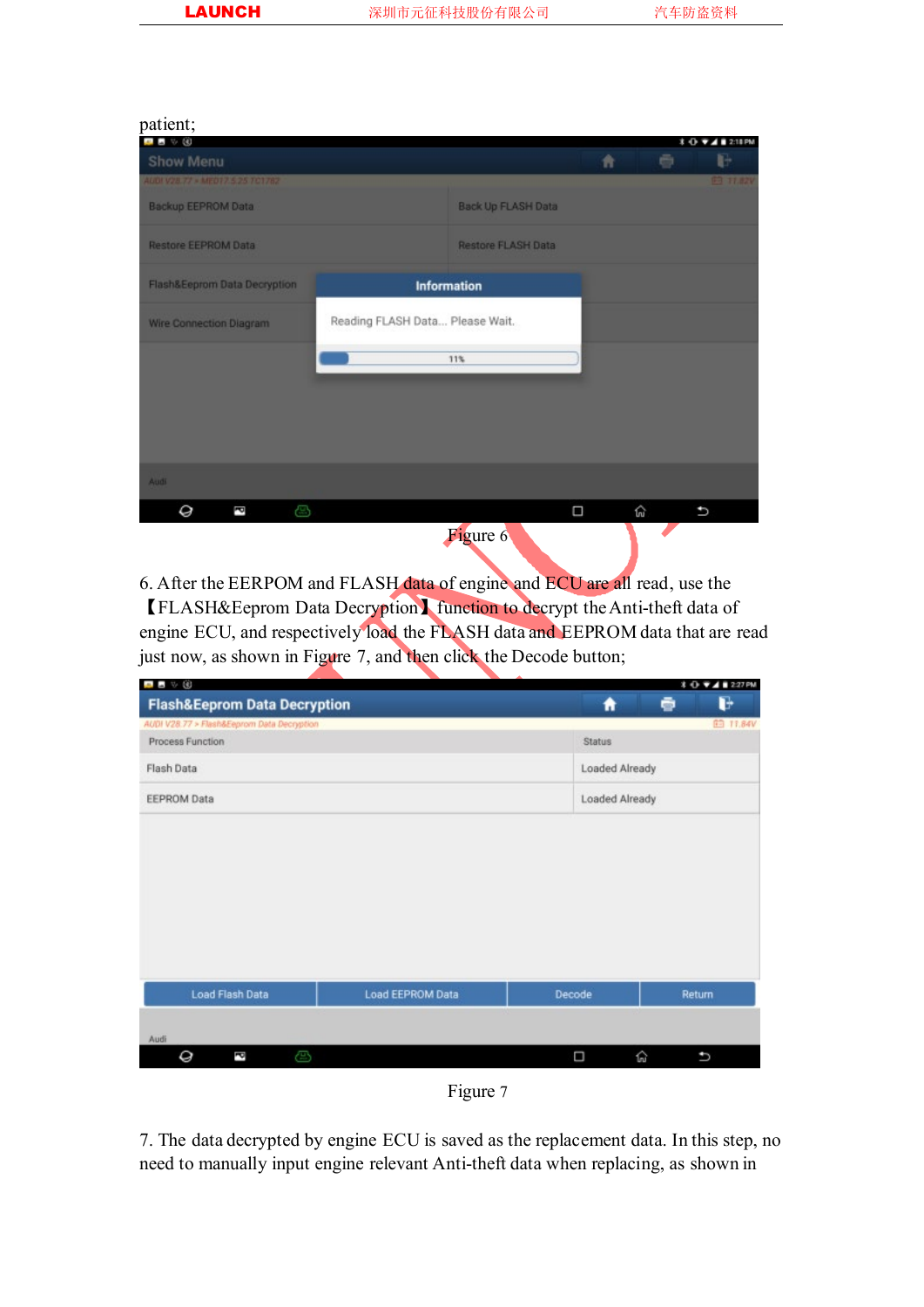#### Figure 8;

| .                                          |                                                                                                |            |                       |         | 10 TAB227PM      |
|--------------------------------------------|------------------------------------------------------------------------------------------------|------------|-----------------------|---------|------------------|
| Flash&Eeprom Data Decryption               |                                                                                                |            | 青                     | ÷       | Þ                |
| AUDI V28.77 > Flash&Eeprom Data Decryption |                                                                                                |            |                       |         | <b>ED 11.84V</b> |
| <b>Process Function</b>                    |                                                                                                |            | <b>Status</b>         |         |                  |
| Flash Data                                 |                                                                                                |            | <b>Loaded Already</b> |         |                  |
| <b>EEPROM Data</b>                         |                                                                                                |            | <b>Loaded Already</b> |         |                  |
|                                            | <b>Information</b>                                                                             |            |                       |         |                  |
|                                            | Do You Want To Save The Data?<br>Note: The Saved Data Can Only Be Used For<br>Part Replacement |            |                       |         |                  |
|                                            | <b>NO</b>                                                                                      | <b>YES</b> |                       |         |                  |
| Load Flash Data                            | Load EEPROM Data                                                                               | Decode     |                       | Return. |                  |
|                                            |                                                                                                |            |                       |         |                  |
| Audi                                       |                                                                                                |            |                       |         |                  |
| G<br>Q<br>ă                                |                                                                                                | Ω          | 仑                     |         | U                |
|                                            | <b>Figure 8</b>                                                                                |            |                       |         |                  |

8. The external engine ECU Anti-theft data is shown in Figure 9, which can be saved by screenshot;

| .                                     |                                  |   |   | <b>8 0 7 4 8 228 PM</b> |
|---------------------------------------|----------------------------------|---|---|-------------------------|
| <b>Information</b>                    | A                                |   | ÷ | d                       |
| AUDI V28.77 > Information             |                                  |   |   | <b>白 11.84V</b>         |
| Immobilizer Data                      | Value                            |   |   |                         |
| VIN (Vehicle Identification Number) : | LFV2B25G4G51                     |   |   |                         |
| CS:                                   | 15705569336A9DD71A23972A0632D87F |   |   |                         |
| <b>MAC</b>                            | B6F8CBB1                         |   |   |                         |
| Power Level:                          | 26                               |   |   |                         |
|                                       | Confirm                          |   |   |                         |
| Audi                                  |                                  |   |   |                         |
| O<br>Q<br>P                           | Ω                                | 伱 |   | ь                       |
|                                       | $\overline{\phantom{a}}$         |   |   |                         |

Figure 9

9. Exit engine function and enter 【MQB Instrument】-》【Replacement Of Parts】-》 【Engine】, as shown in Figure 10;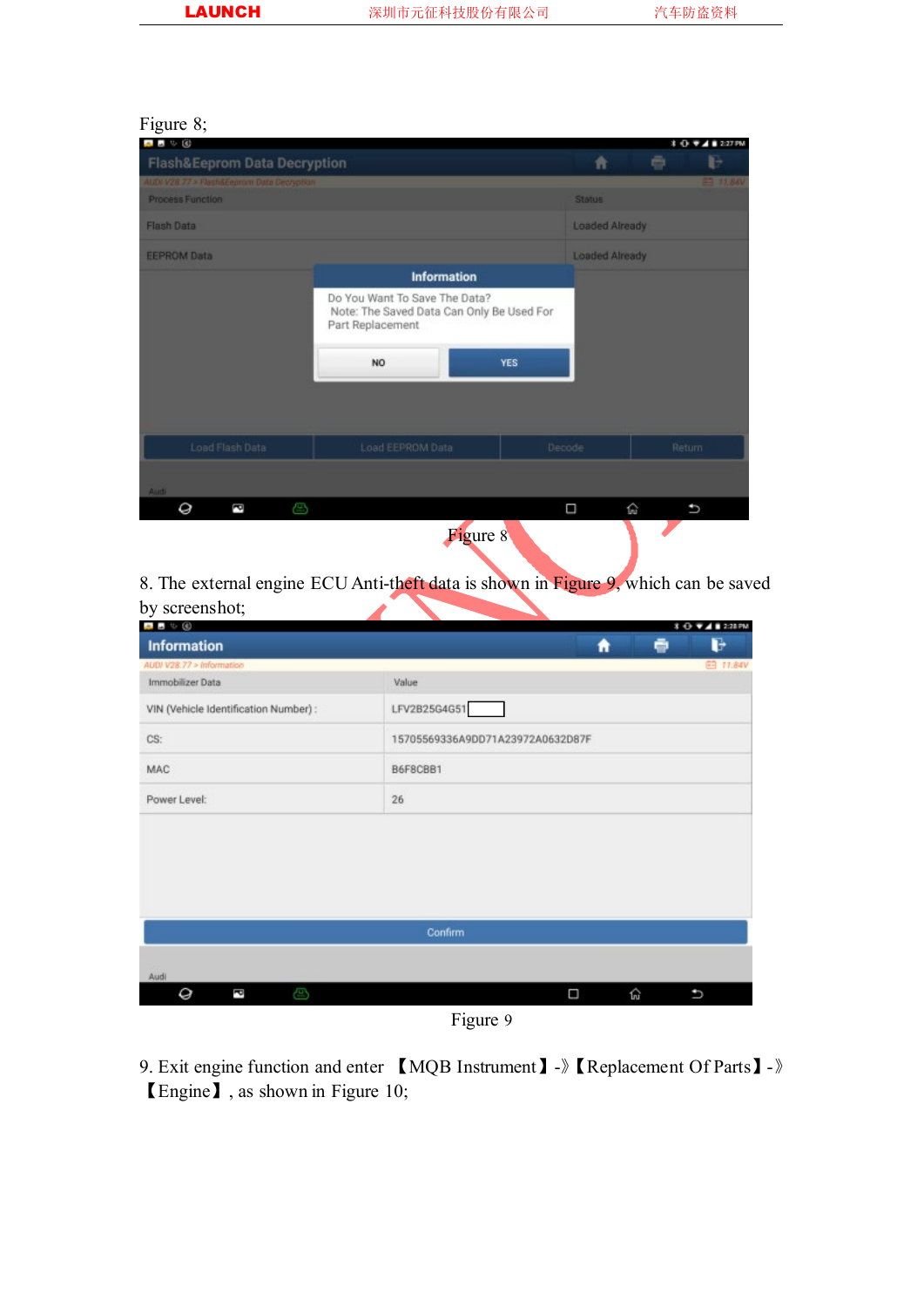| $-100$                                                                   |                      |  |   | $9.8$ O $\Psi$ 4 8 2:31 PM |
|--------------------------------------------------------------------------|----------------------|--|---|----------------------------|
| <b>Show Menu</b>                                                         |                      |  | ÷ | B                          |
| AUDI V28.77 > Replacement Of Parts<br>wa kwakazi kutoka mwaka wa 1990 wa |                      |  |   | 白 11.89V                   |
| Instrument                                                               | Engine               |  |   |                            |
| Transmission                                                             | Steering Column Lock |  |   |                            |

| Audi |  |           |      |  |
|------|--|-----------|------|--|
|      |  |           | ໄກມ່ |  |
|      |  | Figure 10 |      |  |

10. After entering the function, click [Edit1] to directly load the Anti-theft data parsed by previous BENCH mode, as shown in Figure 11.

| $\blacksquare$ $\heartsuit$                                                                                                                                                                 |           |                                        |   | 9.8                               | <b>2.12 PM</b><br>∩ |
|---------------------------------------------------------------------------------------------------------------------------------------------------------------------------------------------|-----------|----------------------------------------|---|-----------------------------------|---------------------|
| Engine                                                                                                                                                                                      |           |                                        | Ħ | ē                                 | Þ                   |
| AUDI V28.77 > Engine                                                                                                                                                                        |           |                                        |   |                                   | E3 11.89V           |
| <b>Note:</b>                                                                                                                                                                                |           |                                        |   |                                   |                     |
| Here Users Can Input Or Modify The Anti-Theft Data<br>Click [Edit1] To Edit The Anti-Theft Data Of The<br><b>External Engine</b><br>Click [Edit2] To Edit The Anti-Theft Data Of The Target |           | External Engine Anti-Theft Data        |   | Anti-Theft Data Of Target Vehicle |                     |
| Vehicle                                                                                                                                                                                     |           | <b>Information</b>                     |   |                                   |                     |
| $\mathbb{C}\mathbb{S}$                                                                                                                                                                      |           |                                        |   |                                   |                     |
|                                                                                                                                                                                             |           | Whether To Load Data Of Replaced IMMO? |   |                                   |                     |
|                                                                                                                                                                                             | <b>NO</b> | <b>YES</b>                             |   |                                   |                     |
|                                                                                                                                                                                             |           |                                        |   |                                   |                     |
| Edit1                                                                                                                                                                                       | Edit2     | Start Replacement                      |   | Return                            |                     |
| Audi                                                                                                                                                                                        |           |                                        |   |                                   |                     |
| É<br>Q                                                                                                                                                                                      | Ò         |                                        | Ω | 仚                                 | ٠                   |
|                                                                                                                                                                                             |           |                                        |   |                                   |                     |

Figure 11

11. Click【Edit2】to obtain the key from original vehicle, as shown in Figure 12, insert the key into vehicle and illuminate the instrument;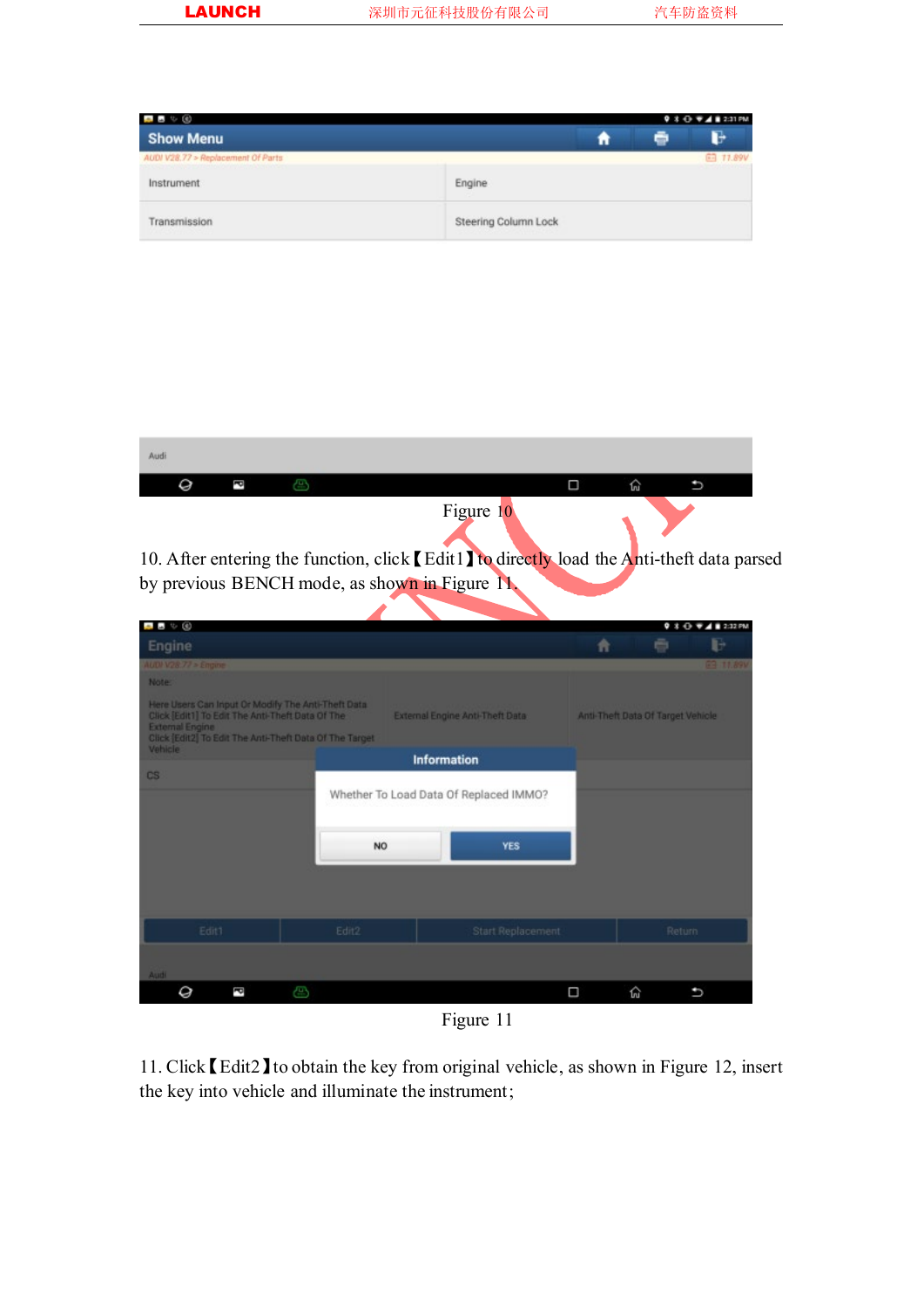| 山上で国                                |                                                                                                                                      |   |   |   | <b>3 0 9 4 8 2 39 PM</b> |
|-------------------------------------|--------------------------------------------------------------------------------------------------------------------------------------|---|---|---|--------------------------|
| Show Menu                           |                                                                                                                                      | 青 |   | ÷ | Þ                        |
| AUDI V28.77 > 5th Generation Engine |                                                                                                                                      |   |   |   | ED 17.89V                |
| Original Vehicle Key Obtained       |                                                                                                                                      |   |   |   |                          |
| <b>Manual Input Data</b>            |                                                                                                                                      |   |   |   |                          |
|                                     | Information                                                                                                                          |   |   |   |                          |
|                                     | Please Insert The Key Or Place The Key Near<br>The Key Sensing Area, And Turn On The<br>Ignition Switch To Illuminate The Instrument |   |   |   |                          |
|                                     | OK                                                                                                                                   |   |   |   |                          |
|                                     |                                                                                                                                      |   |   |   |                          |
|                                     |                                                                                                                                      |   |   |   |                          |
|                                     |                                                                                                                                      |   |   |   |                          |
| Audi                                |                                                                                                                                      |   |   |   |                          |
| Q<br>F<br>Ð                         |                                                                                                                                      | Ο | 仚 |   | t                        |
|                                     | Figure 12                                                                                                                            |   |   |   |                          |

12. After reading the instrument data, you need to place the key into the Immobilizer Programmer, as shown in Figure 13 and Figure 14;

| ●■ ≫ ④ |                          |                                     |   |                                                                              |   |   |   | 10 94 8 243 PM   |
|--------|--------------------------|-------------------------------------|---|------------------------------------------------------------------------------|---|---|---|------------------|
|        | Show Menu                |                                     |   |                                                                              | 青 |   | ÷ | D                |
|        |                          | AUDI V28.77 > 5th Generation Engine |   |                                                                              |   |   |   | <b>ED 17.87V</b> |
|        |                          | Original Vehicle Key Obtained       |   |                                                                              |   |   |   |                  |
|        | <b>Manual Input Data</b> |                                     |   |                                                                              |   |   |   |                  |
|        |                          |                                     |   | <b>Information</b>                                                           |   |   |   |                  |
|        |                          |                                     |   | Please Place The Original Vehicle Key Into<br>The Immobilizer Programmer Box |   |   |   |                  |
|        |                          |                                     |   | OK                                                                           |   |   |   |                  |
|        |                          |                                     |   |                                                                              |   |   |   |                  |
|        |                          |                                     |   |                                                                              |   |   |   |                  |
| Audi   |                          |                                     |   |                                                                              |   |   |   |                  |
|        | Q                        | P                                   | G |                                                                              | Ω | 俞 |   | P                |

Figure 13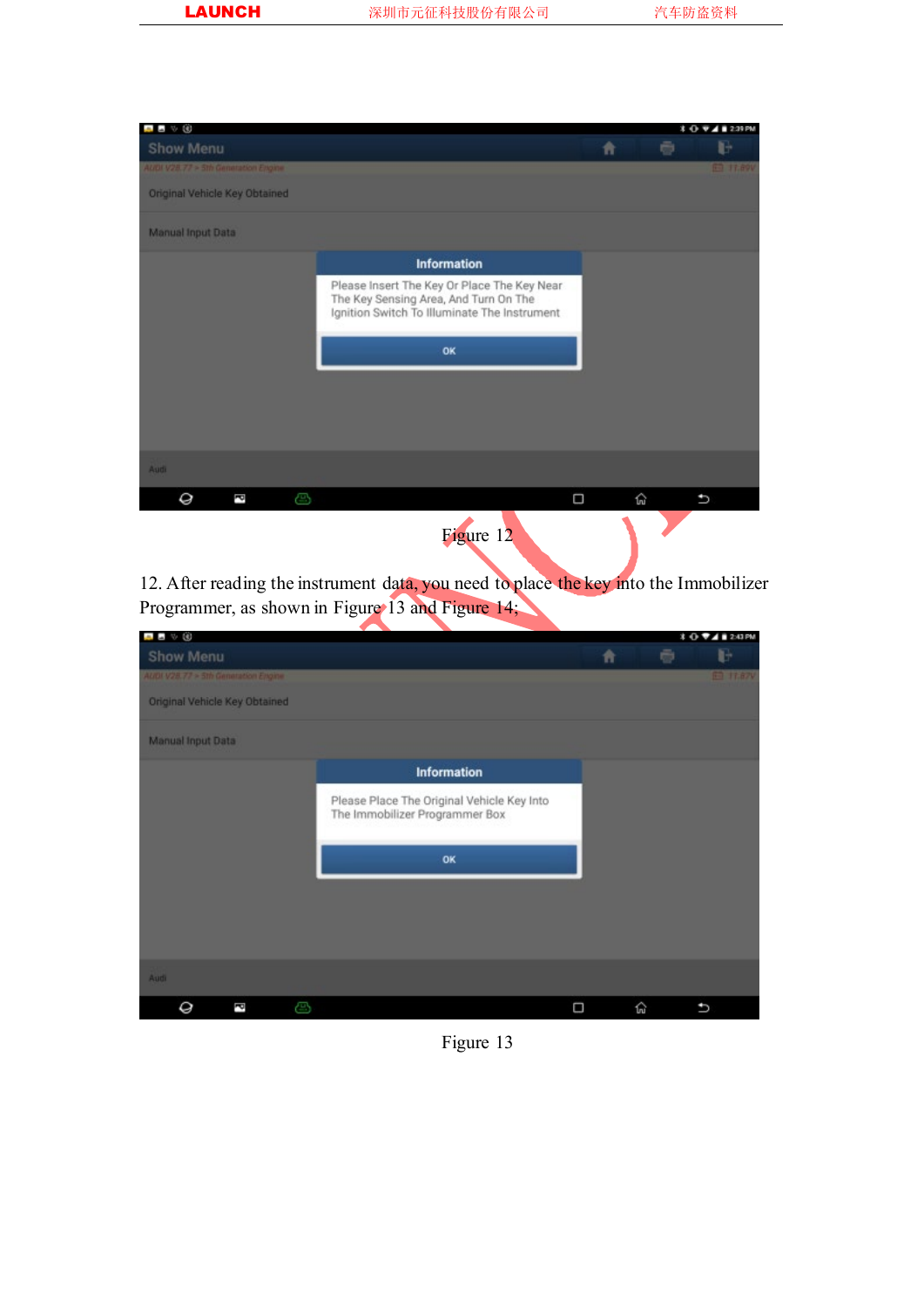

13. At this time, both of external engine ECU data and original vehicle data are successfully read, as shown in Figure 15. Click [Start Replacement], the process is successfully performed, and the external engine has synchronized with the original vehicle anti-theft data, as shown in Figure  $16$ ;

| ■■⇒④                                                                                                                                                                                                            |                   |                                      |                          |                                      |                                   | $9 * 0 * 4 * 250$ PM |  |
|-----------------------------------------------------------------------------------------------------------------------------------------------------------------------------------------------------------------|-------------------|--------------------------------------|--------------------------|--------------------------------------|-----------------------------------|----------------------|--|
| <b>Engine</b>                                                                                                                                                                                                   |                   |                                      |                          | Ħ                                    | a                                 | B                    |  |
| AUDI V28.77 > Engine                                                                                                                                                                                            |                   |                                      |                          |                                      |                                   | 白 11.86V             |  |
| Note:<br>Here Users Can Input Or Modify The Anti-Theft Data<br>Click [Edit1] To Edit The Anti-Theft Data Of The<br><b>External Engine</b><br>Click [Edit2] To Edit The Anti-Theft Data Of The Target<br>Vehicle |                   | External Engine Anti-Theft Data      |                          |                                      | Anti-Theft Data Of Target Vehicle |                      |  |
| <b>CS</b>                                                                                                                                                                                                       |                   | 15705569336A9DD71A23972A063<br>2D87F |                          | F588A337C306C311B98AF0C3CC6<br>8CE97 |                                   |                      |  |
|                                                                                                                                                                                                                 |                   |                                      |                          |                                      |                                   |                      |  |
| Edit1<br>Audi                                                                                                                                                                                                   | Edit <sub>2</sub> |                                      | <b>Start Replacement</b> |                                      |                                   | Return               |  |
| Q<br>ā                                                                                                                                                                                                          | æ                 |                                      |                          | Ω                                    | 仚                                 | t                    |  |

Figure 15